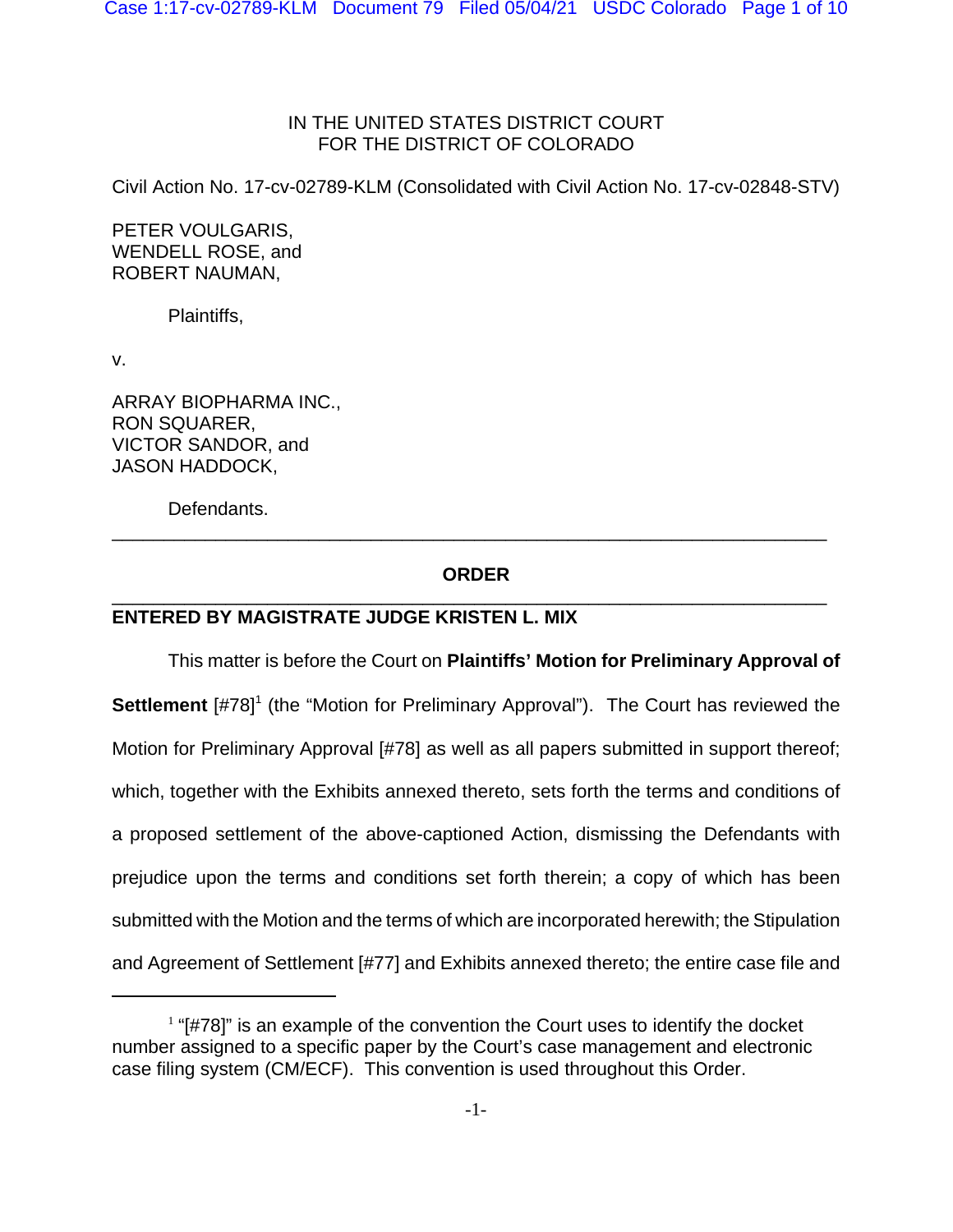the applicable law; and is sufficiently advised in the premises.

**WHEREAS**, all defined terms shall have the same meanings as set forth in the Settlement Agreement;

## **NOW, THEREFORE, IT IS HEREBY ORDERED**:

1. The Motion for Preliminary Approval [#78] is **GRANTED**. The Court does hereby preliminarily approve the Settlement Agreement and the settlement set forth therein, subject to further consideration at the Final Approval Hearing described below.

2. Pursuant to Rules 23(a) and (b)(3) of the Federal Rules of Civil Procedure, and for purposes of this settlement only, the Court hereby certifies a Class, defined as: all persons or entities who purchased or otherwise acquired Array common stock between and including June 30, 2016 and March 17, 2017 and were damaged thereby, with the exception of: (a) Array and the Individual Defendants; (b) the officers and directors of Array during the Class Period; (c) members of their immediate families and their legal representatives, heirs, successors, or assigns; and (d) any entity in which the Individual Defendants have or had a controlling interest during the Class Period. Also excluded from the Class are those Persons who validly and timely request exclusion from the Class.

3. With respect to the Class, this Court finds solely for purposes of effectuating this settlement that: (a) the members of the Class are so numerous that joinder of all Class Members in the Action is impracticable; (b) there are questions of law and fact common to the Class which predominate over any individual questions; (c) the claims of the Plaintiffs are typical of the claims of the Class; (d) Plaintiffs have fairly and adequately represented and protected the interests of all of the Class Members; and (e) a class action is superior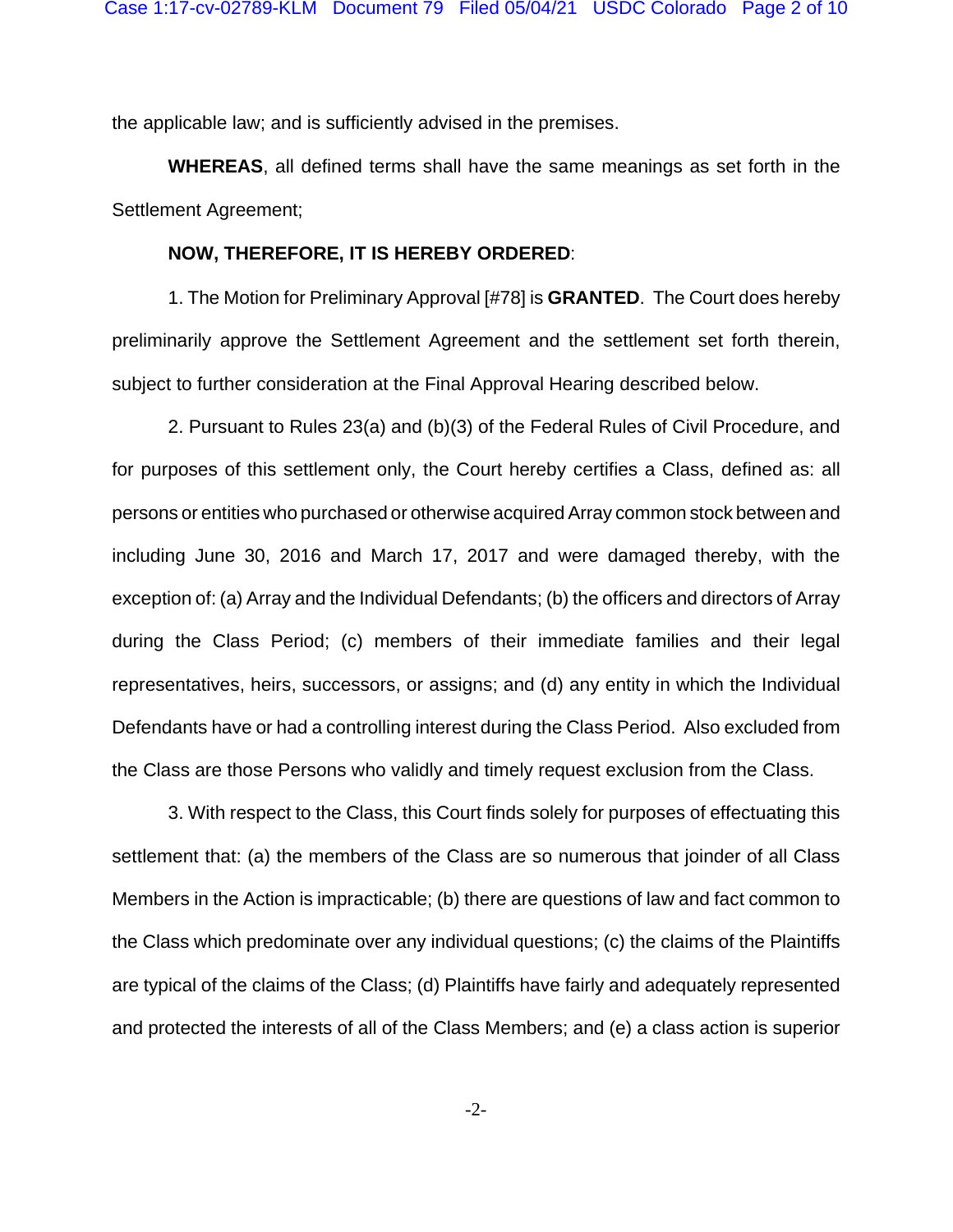to other available methods for the fair and efficient adjudication of the controversy, considering: (i) the interests of the members of the Class in individually controlling the prosecution of the separate actions; (ii) the extent and nature of any litigation concerning the controversy already commenced by members of the Class; (iii) the desirability or undesirability of continuing the litigation of these claims in this particular forum; and (iv) the difficulties likely to be encountered in the management of the class action.

4. A hearing (the "Final Approval Hearing") shall be held before this Court on October 29, 2021, at 2:30 p.m., in Courtroom A401, Alfred A. Arraj United States Courthouse, 901 19th Street, Denver, CO 80294, to determine whether the proposed settlement of the Action on the terms and conditions provided for in the Settlement Agreement is fair, reasonable, and adequate to the Class and should be approved by the Court; whether the Order Approving Settlement and Final Judgment should be entered; whether the proposed Plan of Allocation should be approved; and to determine whether to approve the Attorneys' Fees and Expenses Application. The Court may adjourn the Final Approval Hearing without further notice to the members of the Class.

5. The Court approves, as to form and content, the Notice, the Claim Form, and Publication Notice annexed as Exhibits A-1, A-2, and A-3, respectively, to the Stipulation and Agreement of Settlement [#77], and finds that the mailing and distribution of the Notice and publishing of the Publication Notice substantially in the manner and form set forth in **11 6-7 of this Order,** *infra***, meet the requirements of Federal Rule of Civil Procedure 23 and** due process, and is the best notice practicable under the circumstances, including individual notice to all Class Members who can be identified through reasonable efforts, and shall constitute due and sufficient notice to all Persons entitled thereto.

 $-3-$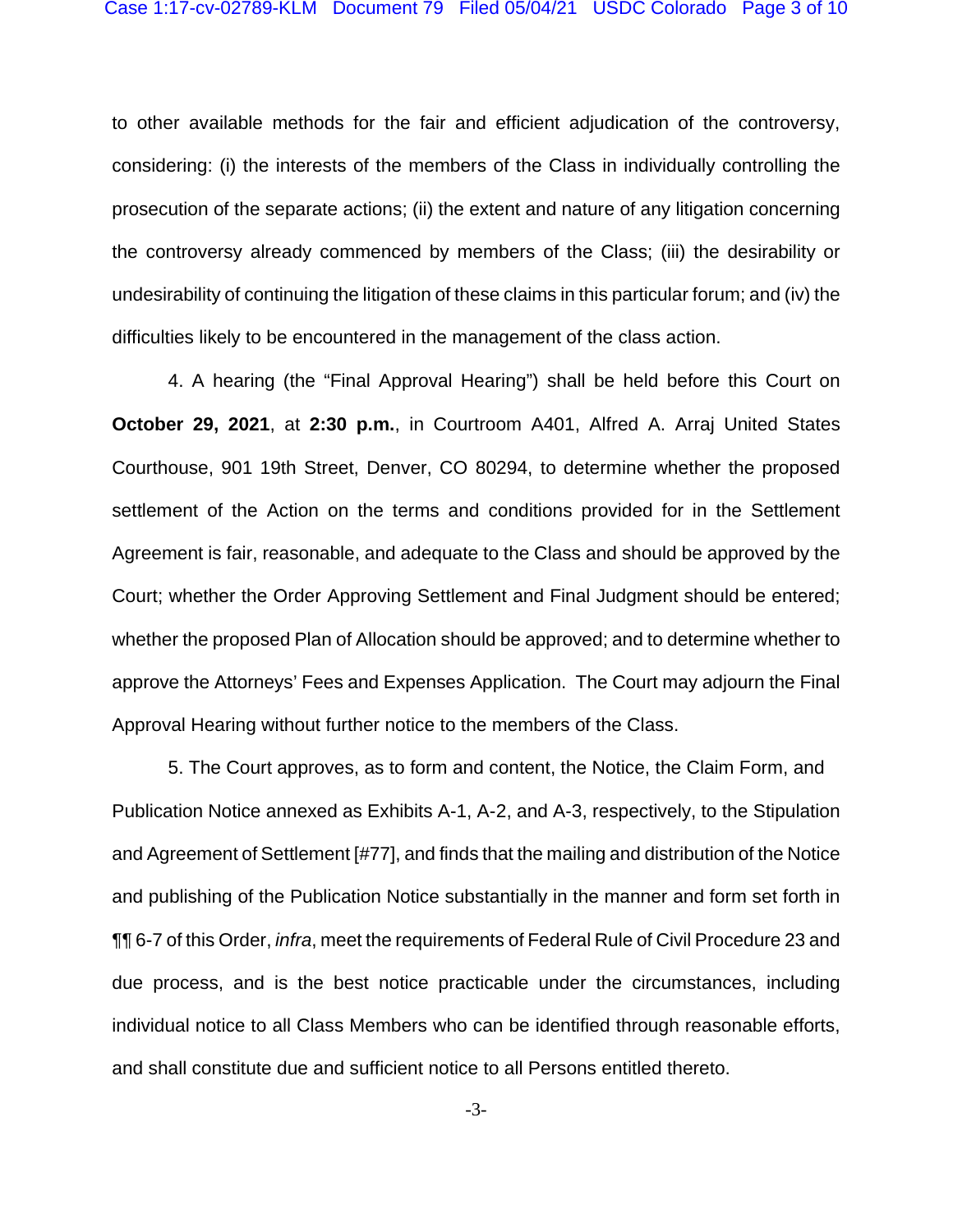6. The firm of JND Legal Administration ("Settlement Administrator") is hereby appointed to supervise and administer the notice procedure as well as the processing of claims as more fully set forth below:

(a) The Settlement Administrator shall make reasonable efforts to identify all Persons who are members of the Class and not later than **fifteen (15) calendar days** after entry of this Order (the "Notice Date"), the Settlement Administrator shall cause a copy of the Notice and the Claim Form, substantially in the forms annexed as Exhibits A-1 and A-2 hereto, to be mailed by First-Class Mail to all Class Members who can be identified with reasonable effort and post on its website the Settlement Agreement and Exhibits and provide a dedicated link to the website in the Notice (www.ArrayBiopharmaSecuritiesLitigation.com);

(b) Not later than **ten (10) calendar days** following the mailing of the Notice and Claim Form, the Settlement Administrator shall cause the Publication Notice to be published once in *Investor's Business Daily* and on *PR Newswire*; and

(c) At least **seven (7) calendar days** prior to the Final Approval Hearing, Lead Counsel shall cause to be served on Defendants' counsel and filed with the Court proof, by affidavit or declaration, of such mailing and publishing.

7. Nominees who purchased or otherwise acquired Array common stock for the beneficial ownership of Class Members during the Class Period shall send the Notice and the Claim Form to all beneficial owners of such Array Biopharma common stock within **ten (10) calendar days** after receipt thereof, or send a list of the names and addresses of such beneficial owners to the Settlement Administrator within **ten (10) calendar days** of receipt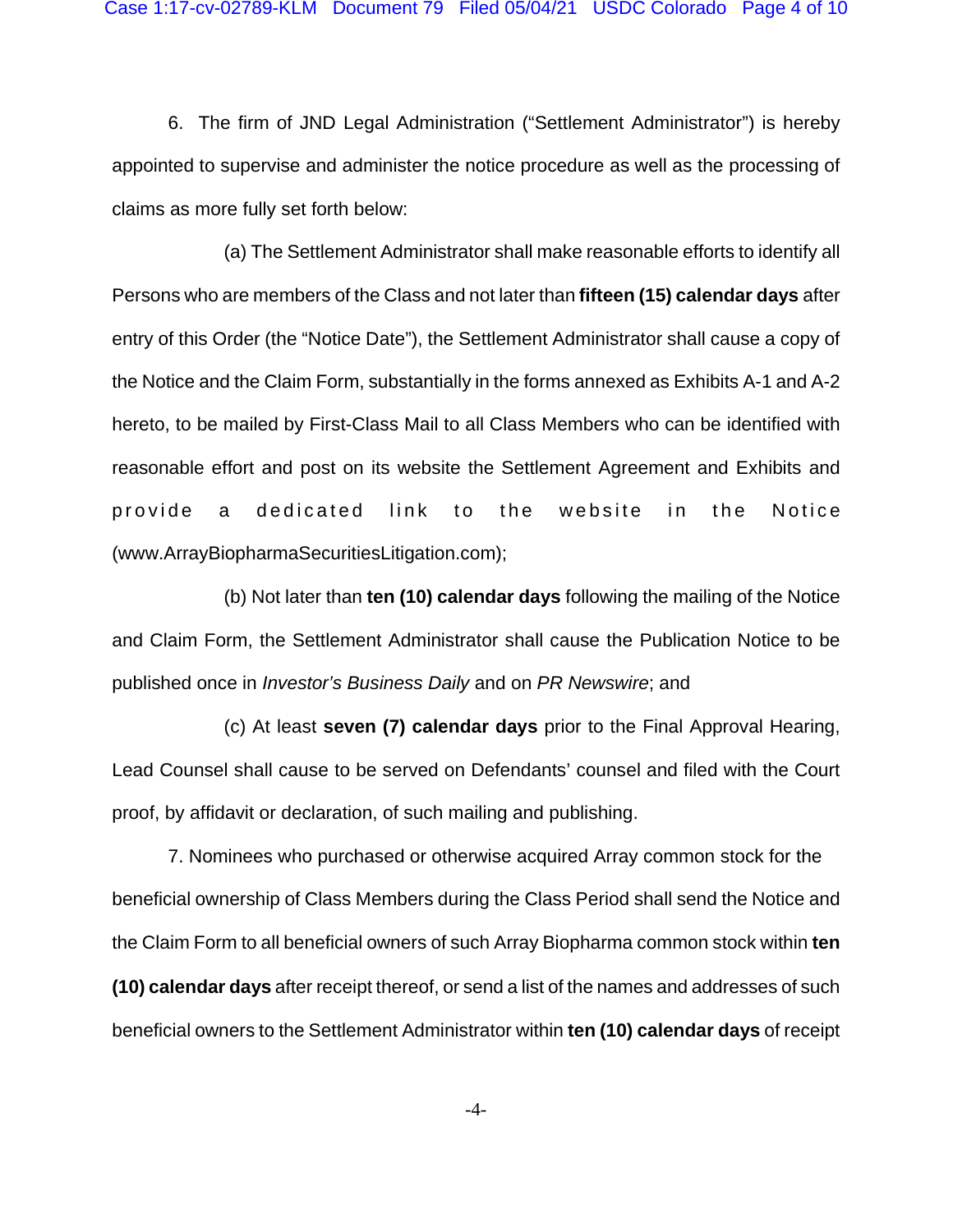thereof, in which event the Settlement Administrator shall promptly mail the Notice and Proof of Claim to such beneficial owners. The Settlement Administrator shall, if requested, reimburse banks, brokerage houses or other nominees solely for their reasonable expenses incurred in providing notice to beneficial owners who are Class Members out of the Settlement Fund (not to exceed \$0.50 per mailing including postage), which expenses would not have been incurred except for the sending of such notice, subject to further order of this Court with respect to any dispute concerning such compensation.

8. All members of the Class shall be subject to and be bound by the provisions of the Settlement Agreement, the releases contained therein, and the Order Approving Settlement and Final Judgment with respect to all Released Plaintiffs' Claims, regardless of whether such Persons seek or obtain by any means, including, without limitation, by submitting a Proof of Claim or a similar document, any distribution from the Settlement Fund or Net Settlement Fund. All members of the Class shall also be subject and bound by all determinations and judgments in the Action concerning the settlement, whether favorable or unfavorable to the Class.

9. Class Members who seek any portion of the Settlement Fund shall complete and submit the Claim Form in accordance with the instructions contained therein. Unless the Court orders otherwise, all Claim Forms must be postmarked no later than **ninety (90) calendar days** from the Notice Date. Any Class Member who fails to timely submit a Claim Form within the time provided for, shall be barred from sharing in the distribution of the proceeds of the Settlement Fund, unless otherwise ordered by the Court. Notwithstanding the foregoing, Lead Counsel may, in their discretion, accept late-submitted claims for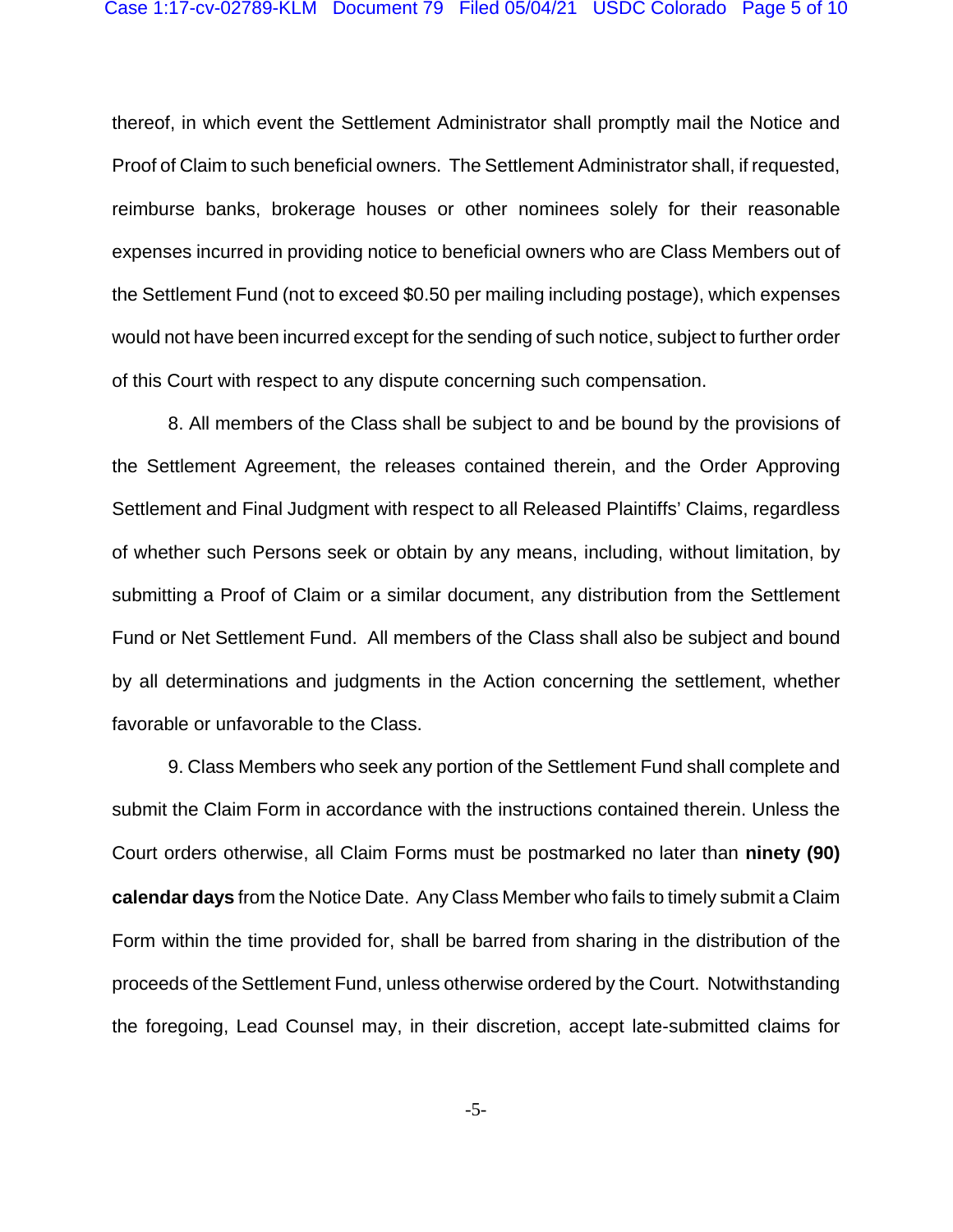processing by the Settlement Administrator so long as distribution of the Settlement Fund is not materially delayed thereby. If there are sufficient funds left in the Settlement Fund after six months from the initial date of distribution, the Settlement Administrator shall make a second distribution in an equitable and economic fashion. As set forth in the Notice, the second distribution would be based on the percentage of the Net Settlement Fund that each such Authorized Claimant bears to the total of the claims of all Authorized Claimants who cashed their checks in the initial distribution. Additionally, only Authorized Claimants who cashed their checks in the initial distribution would receive a second distribution.

10. Any Member of the Class may enter an appearance in the Action, at their own expense, individually or through counsel of their own choice. If they do not enter an appearance, they will be represented by Lead Counsel.

11. Any Person who would otherwise fall within the definition of a Class Member may, upon request, be excluded from the Class. Any such Person must submit to the Settlement Administrator a request for exclusion ("Request for Exclusion"), postmarked no later than **twenty-five (25) calendar days** prior to the Final Approval Hearing. A Request for Exclusion must state:

(a) the name, address, and telephone number of the Person requesting exclusion;

(b) each of the Person's purchases, acquisitions and sales of Array securities made during the Class Period, including the dates of purchase, acquisition or sale, and the price paid or received for each such purchase, acquisition or sale (unless such information is not readily available); and (c) that the Person wishes to be excluded from the Class. Any Person who submits a valid and timely Request for Exclusion in the manner set forth in this

-6-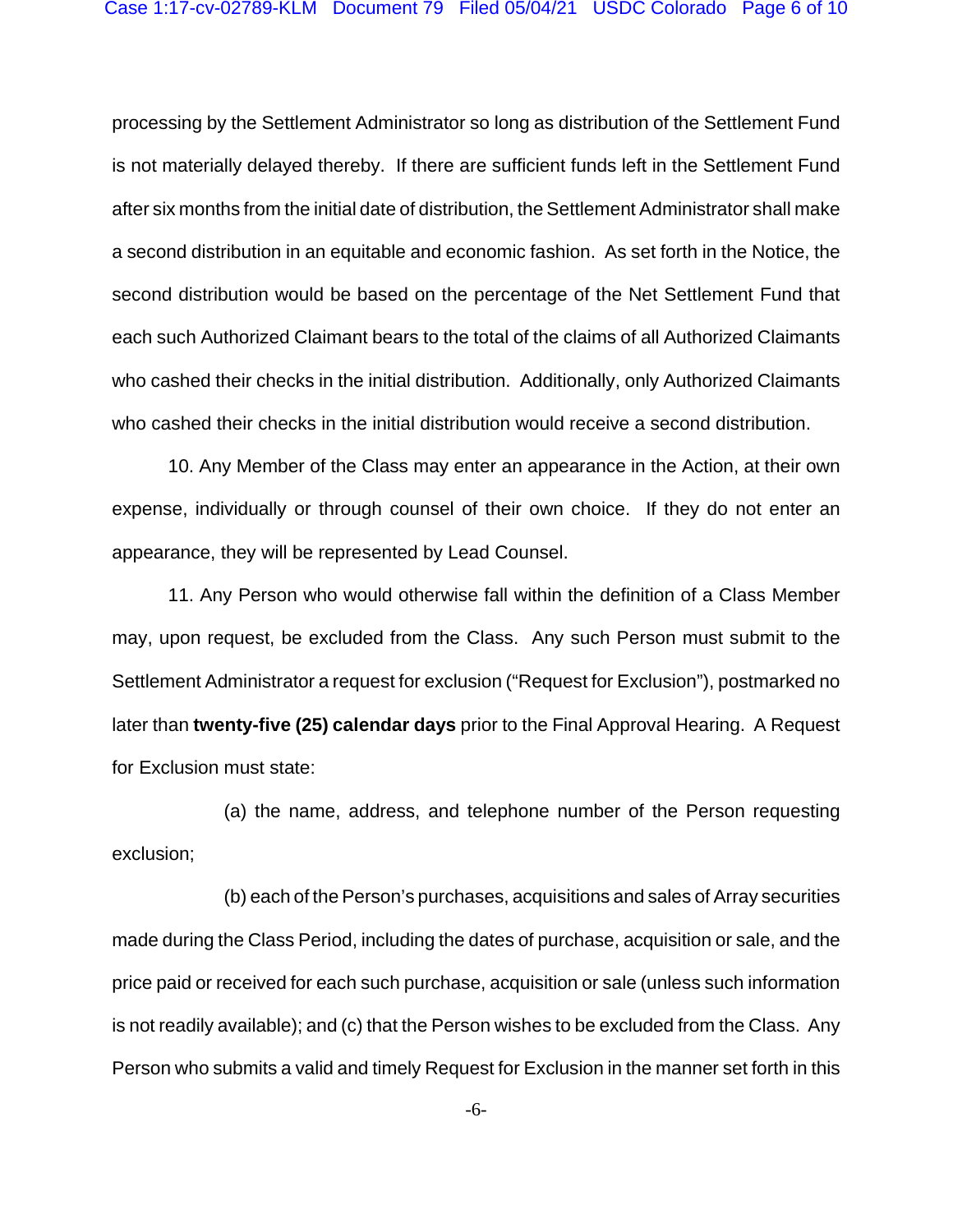paragraph shall have no rights under the Settlement Agreement, shall not share in the distribution of the Settlement Fund, and shall not be bound by the Settlement Agreement or the Order Approving Settlement and Final Judgment entered in the Action.

12. Upon receiving any request(s) for exclusion, Lead Counsel or the Settlement Administrator shall provide copies of all requests for exclusion and all written retractions of requests for exclusion to Defendants' Counsel via electronic mail within **five (5) calendar days of receipt**.

13. Any member of the Class who does not request exclusion may appear and show cause, if he, she, or it has any, why the proposed settlement of the Action should or should not be approved as fair, reasonable, and adequate, why a judgment should or should not be entered thereon, why the Plan of Allocation should or should not be approved, why the Attorneys' Fees and Expenses Application should or should not be awarded to counsel for the Plaintiffs; provided, however, that no Class Member or any other Person shall be heard or entitled to contest such matters, unless that Person has filed said objections, papers, and briefs with the Clerk of the United States District Court for the District of Colorado, no later than **twenty-five (25) calendar days** prior to the Final Approval Hearing. An objection must state: (a) the name, address, and telephone number of the Person making the objection; (b) each of the Person's purchases, acquisitions and sales of Array securities made during the Class Period, including the dates of purchase, acquisition or sale, and the price paid or received for each such purchase, acquisition or sale; and (c) the reasons for the objection. Any Member of the Class who does not make his, her, or its objection in the manner provided shall be deemed to have waived such objection and shall forever be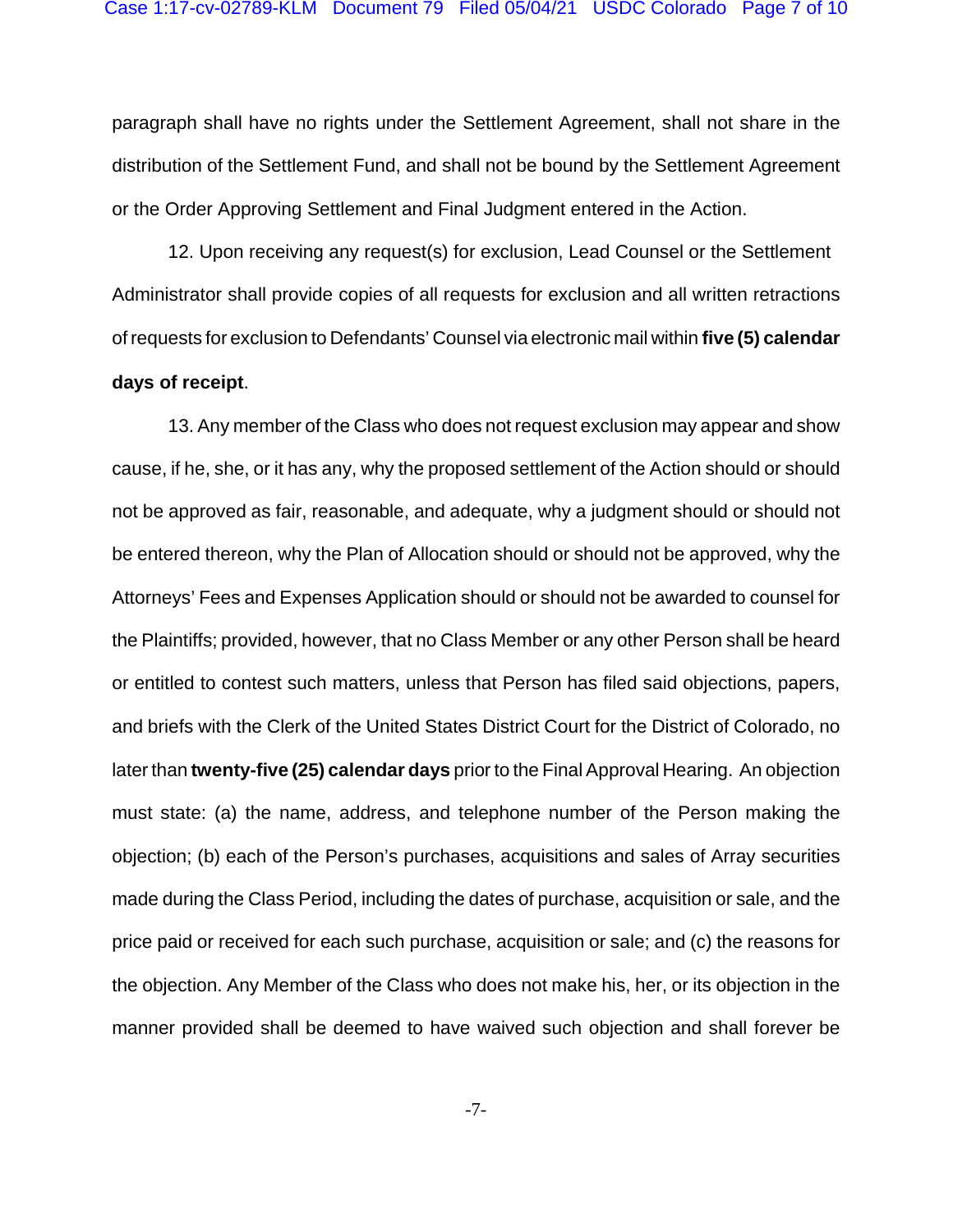foreclosed from making any objection to the fairness or adequacy of the proposed settlement as set forth in the Settlement Agreement, to the Plan of Allocation, or to the Attorneys' Fees and Expenses Application, unless otherwise ordered by the Court.

14. All funds held by the Escrow Agent shall be deemed and considered to be in *custodia legis* of the Court, and shall remain subject to the jurisdiction of the Court, until such time as such funds shall be distributed pursuant to the Settlement Agreement and/or further order(s) of the Court.

15. All opening briefs and supporting documents in support of the settlement, the Plan of Allocation, and the Attorneys' Fees and Expenses Application shall be filed and served no later than **forty (40) calendar days** prior to the Final Approval Hearing. Any reply briefs and supporting documents shall be filed and served no later than **fifteen (15) calendar days** prior to the Final Approval Hearing.

16. Neither the Released Persons nor the Defendants' counsel shall have any responsibility for the Plan of Allocation or the Attorneys' Fees and Expenses Application submitted by Lead Counsel, and such matters will be considered separately from the fairness, reasonableness, and adequacy of the settlement.

17. At or after the Final Approval Hearing, the Court shall determine whether the Plan of Allocation proposed by Lead Counsel, and the Attorneys' Fees and Expenses Application shall be approved.

18. All reasonable expenses incurred in identifying and notifying Class Members, as well as administering the Settlement Fund, shall be paid as set forth in the Settlement Agreement. In the event the settlement is not approved by the Court, or otherwise fails to

-8-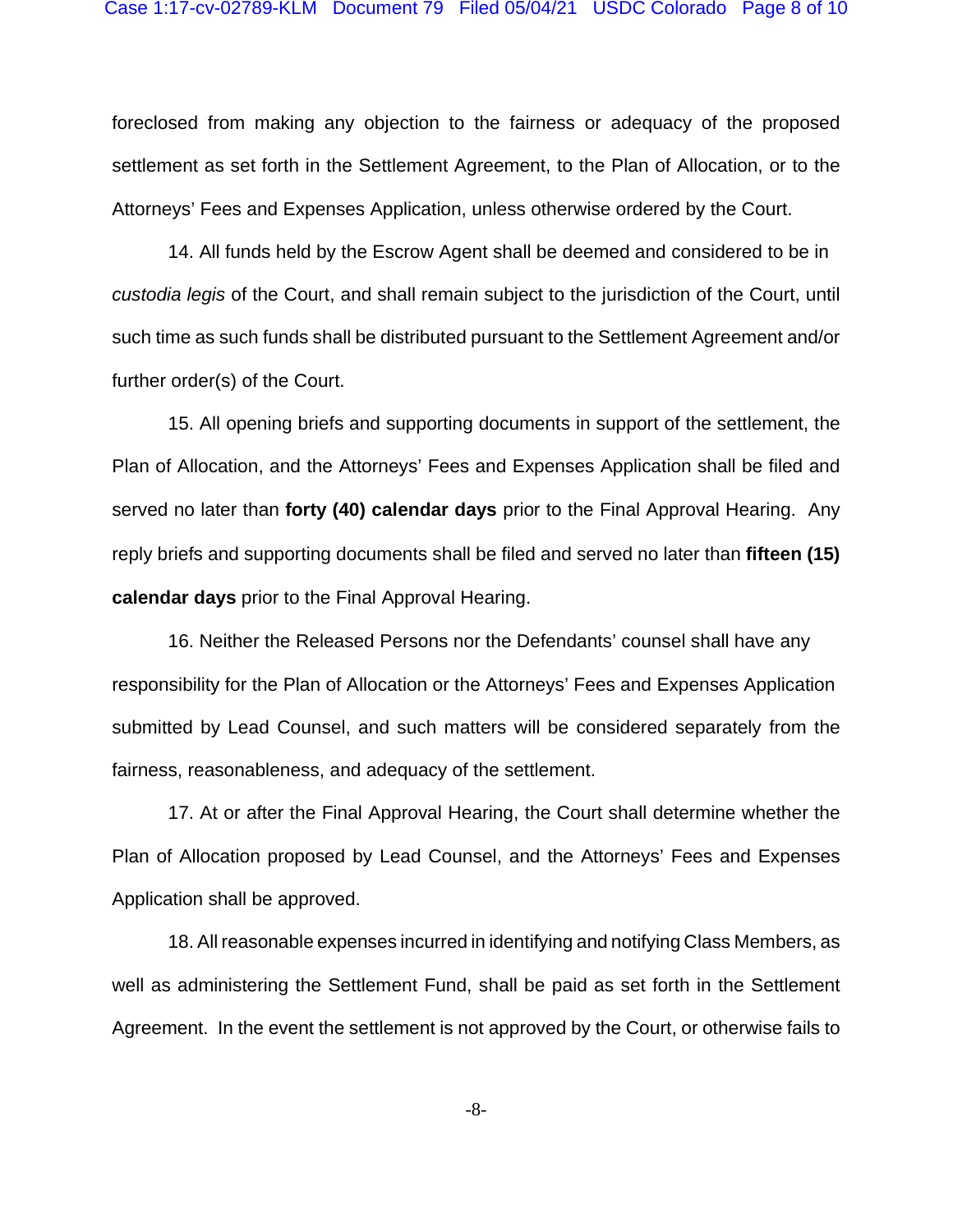become effective, neither Plaintiffs, nor any of its counsel shall have any obligation to repay any amounts incurred or properly disbursed pursuant to the Settlement Agreement.

19. Neither the Settlement Agreement nor the settlement contained therein, nor any act performed or document executed pursuant to or in furtherance of the Settlement Agreement or the settlement: (a) is or may be deemed to be or may be used as an admission of, or evidence of, the validity of any Released Plaintiffs' Claim, any allegation made in the Action, or of any wrongdoing or liability of the Releasees; or (b) is or may be deemed to be or may be used as an admission of, or evidence of, any fault or omission of any of the Releasees in any civil, criminal or administrative proceeding in any court, administrative agency or other tribunal; or (c) is or may be deemed or used as an admission or evidence that any claims asserted by Plaintiffs were not valid or that the amount recoverable was not greater than the Settlement Amount, in any civil, criminal or administrative proceeding in any court, administrative agency or other tribunal. Neither the Settlement Agreement nor the settlement, nor any act performed or document executed pursuant to or in furtherance of the Settlement Agreement or the settlement shall be admissible in any proceeding for any purpose except that the Releasees may file the Settlement Agreement and/or the Judgment in any action that may be brought against them in order to support a defense or counterclaim based on principles of res judicata, collateral estoppel, release, good faith settlement, judgment bar or reduction, or any other theory of claim preclusion or issue preclusion or similar defense or counterclaim.

20. The Court reserves the right to adjourn the date of the Final Approval Hearing without further notice to the members of the Class, and retains jurisdiction to consider all further applications arising out of or connected with the proposed settlement. The Court

 $-9-$